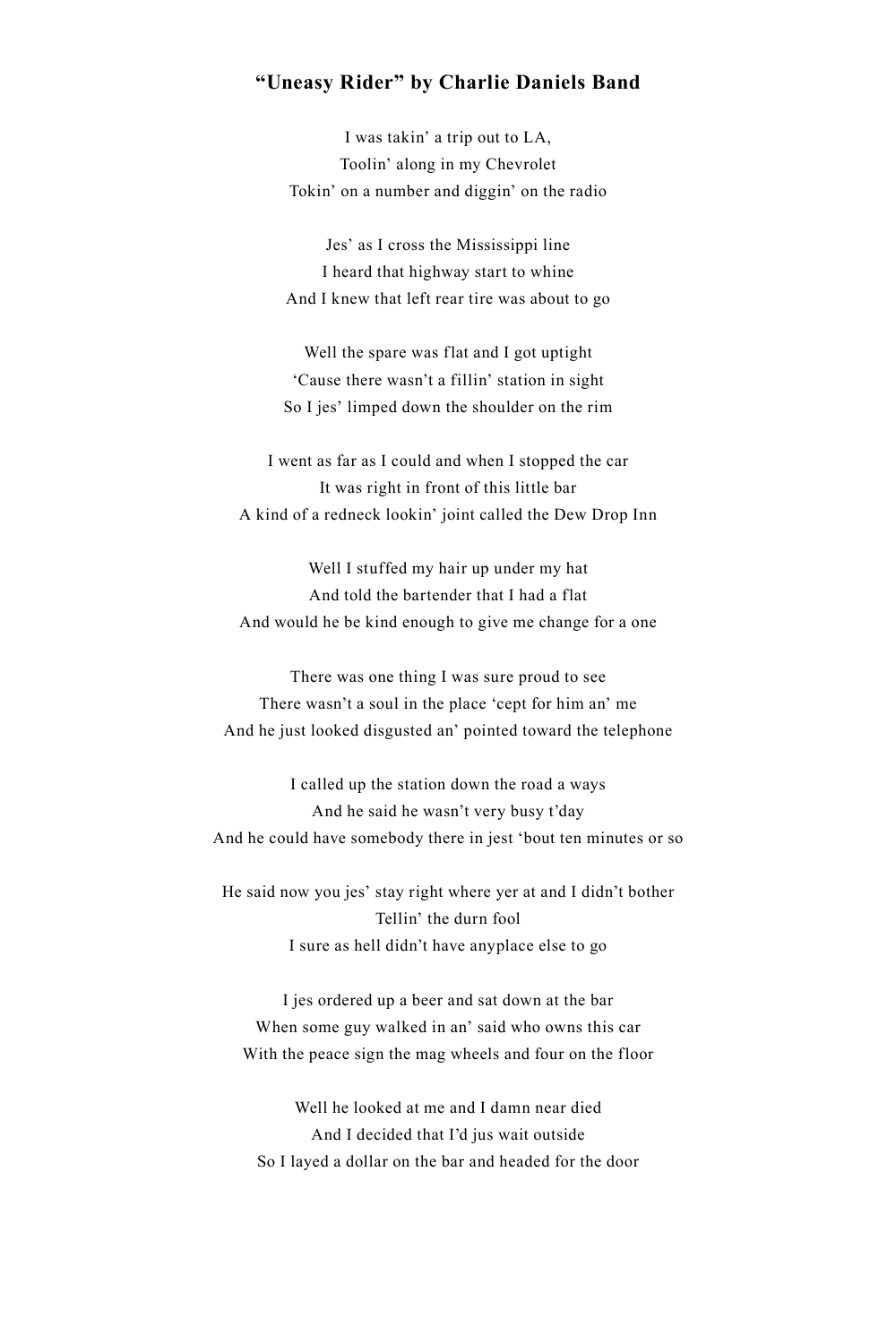Jes' when I thought I'd get outta there with my skin These five big dude come strollin' in With this one old drunk chick and some fella with green teeth

An' I was almost to the door when the biggest one Said you tip your hat to this lady son An' when I did all that hair fell out from underneath

Now the last thing I wanted was to get into a fight In Jackson Mississippi on a Saturday night 'Specially when there was three of them and only one of me

Well they all started laughin' and I felt kinda sick And I knew I'd better think of somethin' pretty quick So I jes' reached out an' kicked ol' green-teeth right in the knee

He let out a yell that'd curl your hair But before he could move I grabbed me a chair And said watch him folks 'cause he's a thouroughly dangerous man

Well you may not know it but this man's a spy He's an undercover agent for the FBI And he's been sent down here to infiltrate the Ku Klux Klan

He was still bent over holdin' on to his knee But everyone else was lookin' and listenin' to me And I layed it on thicker and heavier as I went

I said would you beleive this man has gone as far As tearin' Wallace stickers off the bumpers of cars And he voted for George McGoveren for president

Well he's a friend of them long-haired hippie type pinko fags I betcha he's even got a Commie flag Tacked up on the wall inside of his garage

> He's a snake in the grass I tell ya guys He may look dumb but that's jus a disguise He's a mastermind in the ways of espionage

They all started lookin' real suspicious at him And he jumped up an' said jes' wait a minute Jim You know he's lyin' I've been livin' here all of my life